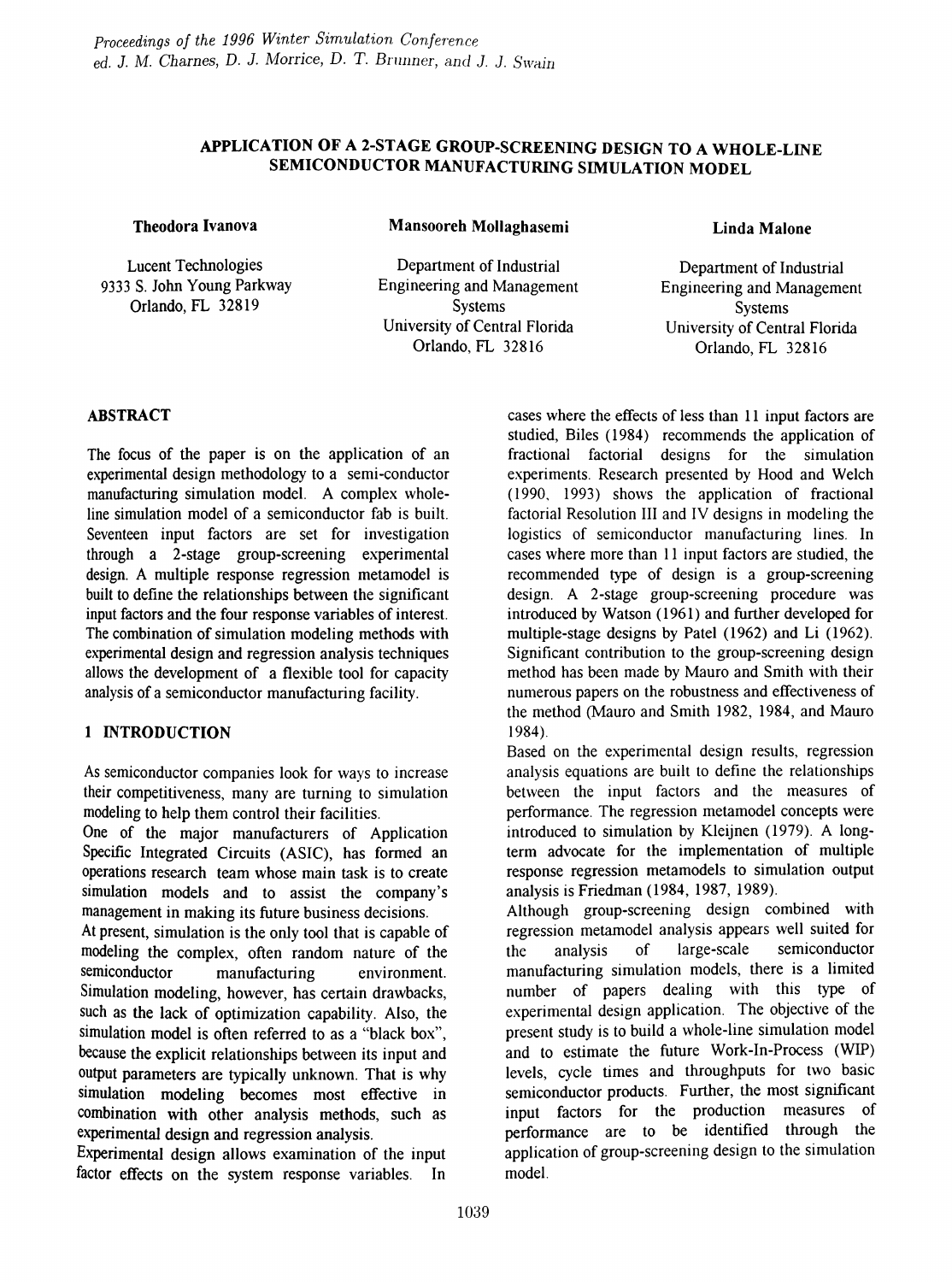The organization of the paper is as follows: in Section Two, an overview of the theoretical aspects of the group-screening experimental design and multiple response regression metamodels is presented. Section Three presents the whole-line simulation model definitions and the output analysis steps. Section Four includes the application of a 2-stage group-screening design to the simulation model and the multiple response regression metamodel analysis. Finally, Section Five summarizes the results from present research.

# 2 THEORETICAL BACKGROUND

# 2.1 Two-Stage Group Screening Design

Watson (1961) suggests that the *k* input factors in a model can be separated into  $g$  groups of  $f$  factors each, by any method. Each group is then considered as a single factor called group-factor. At the upper level of a group-factor, all factors in that group are at their high levels. The lower level of a group-factor is determined by setting all individual factors at their low levels. If a group-factor is found to be significant, a second stage of the design is set, where the original factors from the significant groups are tested individually. If after the first stage there is still a considerable number of important factors left in the experiment, further regrouping might be applied and the group-screening process will then have more than two stages (Li 1962 and Patel 1962). Kleijnen (1987) recommends keeping the "unimportant" factors at fixed levels during the nex1 stages of the experiment.

# 2.2 Multiple Response Regression Metamodel

After every group-screening design stage, the most significant input factors are determined by the use of regression analysis. Multiple response regression metamodels relate each system response to the most significant input factors. The simplest multiresponse metamodel is the additive first-order (linear) model. Multiple linear regression equations are typically built after each experimental stage and a global F-test is used to analyze the hypothesis that all regression model coefficients,  $\beta_{km}$ , equal zero. Then, through individual *t-tests,* the significant input factors are determined. The insignificant factor deletion procedure is iterative, (i.e. one factor is deleted at each step, after which the *t-tests* are run again). After including only the significant group-factors, a linear regression metamodel is built. The significant input factors are used as individual or group-factors in the

second stage of the group-screening design. At the second experimental stage, similar tests are performed to determine the significant input factors and so forth.

## 3 THE WHOLE-LINE SIMULATION MODEL

## 3.1 Model Assumptions and Definitions

The ManSim $/X$  simulator, developed by Tyecin Systems Inc., was used to build the fab simulation model. ManSim/X has been specifically designed for capacity analysis and production planning of semiconductor manufacturing facilities.

The whole-line simulation is a model of a 6" semiconductor wafer fab with more than 250 machines and operators, grouped into multiple work areas. Two basic recipes for two products are included in the model. Different operational rules are used to control the interactions between the model elements.

## 3.2 Model Validation and Output Results

The model validation processes included variable reasonableness tests, conceptual and operational validity tests, comparisons with mathematical models, etc. Based on the WIP autocorrelation functions for five runs, a warm-up period of 90 days was determined. All statistical calculations used in further simulation runs were based on the truncated "steadystate" time series with a length of 270 days. An overall confidence level of 0.80 was set for four system measures of performance, namely cycle times for Product 1 and Product 2, and throughputs for Product 1 and Product 2. By using Bonferroni's inequality, the individual confidence level for each response was set at 0.95.

Queue size analysis showed that implanters, steppers and etchers are the three most critical production facility groups. The comparatively large queue sizes at these workstations, which form even in the case of stable WIP output time-series, remind of the danger that the workstations could easily become a fab "bottleneck" at certain conditions. Therefore, there was a need for further study to identify the factors which are significant for the performance of these three workstations and for the overall factory performance.

# 4 GROUP-SCREENING EXPERIMENTAL DESIGN

# 4.1 Group-Screening Design - Stage I

The objective of the group-screening experimental work was to determine the importance of certain input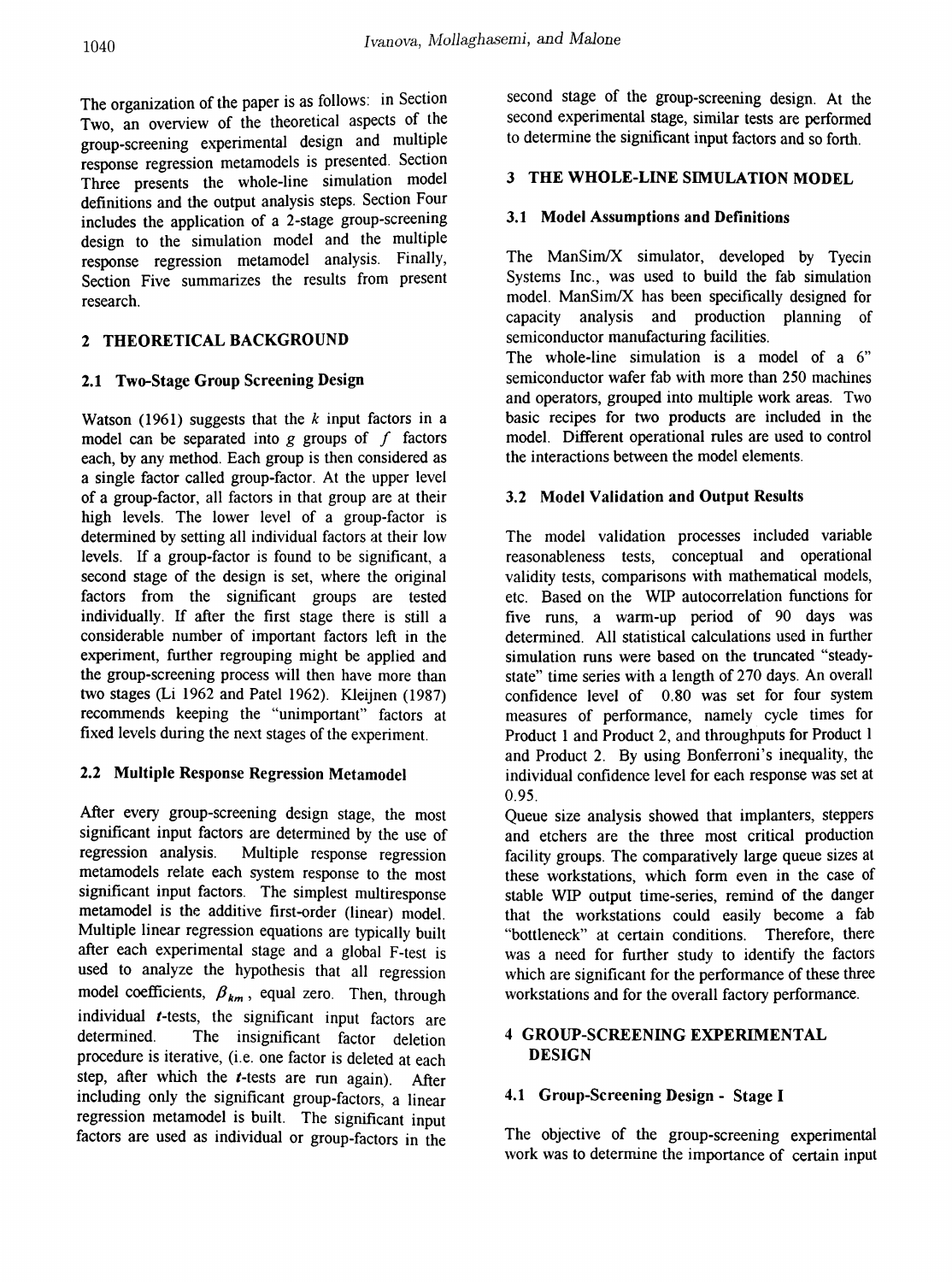factors on the four simulation model responses, namely, the cycle times for Products 1 and 2, and throughputs for Products 1 and 2. Seventeen input factors were selected at the beginning of the experiment. Fifteen input factors are related to the three most critical wafer fab facility groups, namely implanters, steppers and etchers and two input factors are related to the overall fab performance. Following is a list of the input factors for Stage I screening process:

Xl = MTBF (Mean Time Between Failures) for steppers

 $X2 = MTBF$  for implanters

- $X3 = MTBF$  for etchers
- $X4 = MTTR$  (Mean Time to Repair) for steppers
- $X5 = MTTR$  for implanters
- $X6 = MTTR$  for etchers
- $X7 =$  Lot Dispatch Rule for steppers (the rule by which a lot is chosen from the queue in front of a machine)
- X8 = Lot Dispatch Rule for implanters
- X9 = Lot Dispatch Rule for etchers
- $X10 =$  Number of steppers
- $X11 =$  Number of implanters
- $X12 =$  Number of etchers
- XI3 =Operator/machine Ratio for steppers
- $X14 = Operator/machine Ratio for implements$
- $X15 =$ Operator/machine Ratio for etchers
- $X16 =$  Lot Release Rule (the rule which organizes the lot release into production)
- Xl7 = Hot Lots percentage for both products.

The seventeen input factors were tested for significance through a group-screening design. By using factor grouping rules (Watson 1961), seven group-factors were formed at the first design stage, as shown in Figure 1.

A two-level fractional factorial  $2^{7-3}_{11}$  design with 16 design points and 5 replicates for each was planned.

Afull factorial design was set for the first 4 variables ?4, *B,* C, *D)* . The rest of the design input variables *E, F*and G were defined as design generators, where

$$
E = ABC; F = BCD; G = ACD \tag{3}
$$

The defining relation for this Resolution IV design is :

$$
I = ABCE = BCDF = ADEF = ACDG = BDEG
$$
  
= ABFG = CEFG (4)

Table 1 defines the low and high levels for each group factor. The low level for each factor was chosen to be more constraining to the simulation model compared to the high input factor level. Trial runs were perfonned to make sure that the model is stable under the low

factor level setting. Then, the high factor levels were set as an improvement over the base level for each factor.



Figure 1: Group-Screening Design - Stage I

This method for setting the low and high factor levels ensures that there is sufficient resource capacity and that the model is stable for all experimental runs (Hood and Welch 1992).

| Group -<br>Factor<br>Description | Name | <b>Low Levels</b><br>$(-1)$ | <b>High Levels</b><br>$( + 1)$             |
|----------------------------------|------|-----------------------------|--------------------------------------------|
| <b>MTBF</b>                      | А    | base                        | 2*base                                     |
| <b>MTTR</b>                      | в    | base                        | .5 * base                                  |
| <b>Lot Release</b><br>Rule       | С    | <b>FIFO</b>                 | <b>Fewest Lots at</b><br><b>Next Queue</b> |
| Number of<br>Machines            | D    | base                        | base + 1                                   |
| Operator /<br>machine<br>Ratio   | E    | base                        | $1.5$ * base                               |
| Lot Dispatch<br>Rule             | F    | Random                      | Constant                                   |
| <b>Hot Lots</b>                  | G    | 10%                         | 5%                                         |

#### Table 1: Group-Factor Levels

As a next step the IMP software, a product of SAS Institute Inc., was used to build a multiple response regression metamodel based on the Stage I results and to determine the significant group-factors. It was assumed that the simulation model output results could be generalized in a linear regression metamodel with no interactions between the group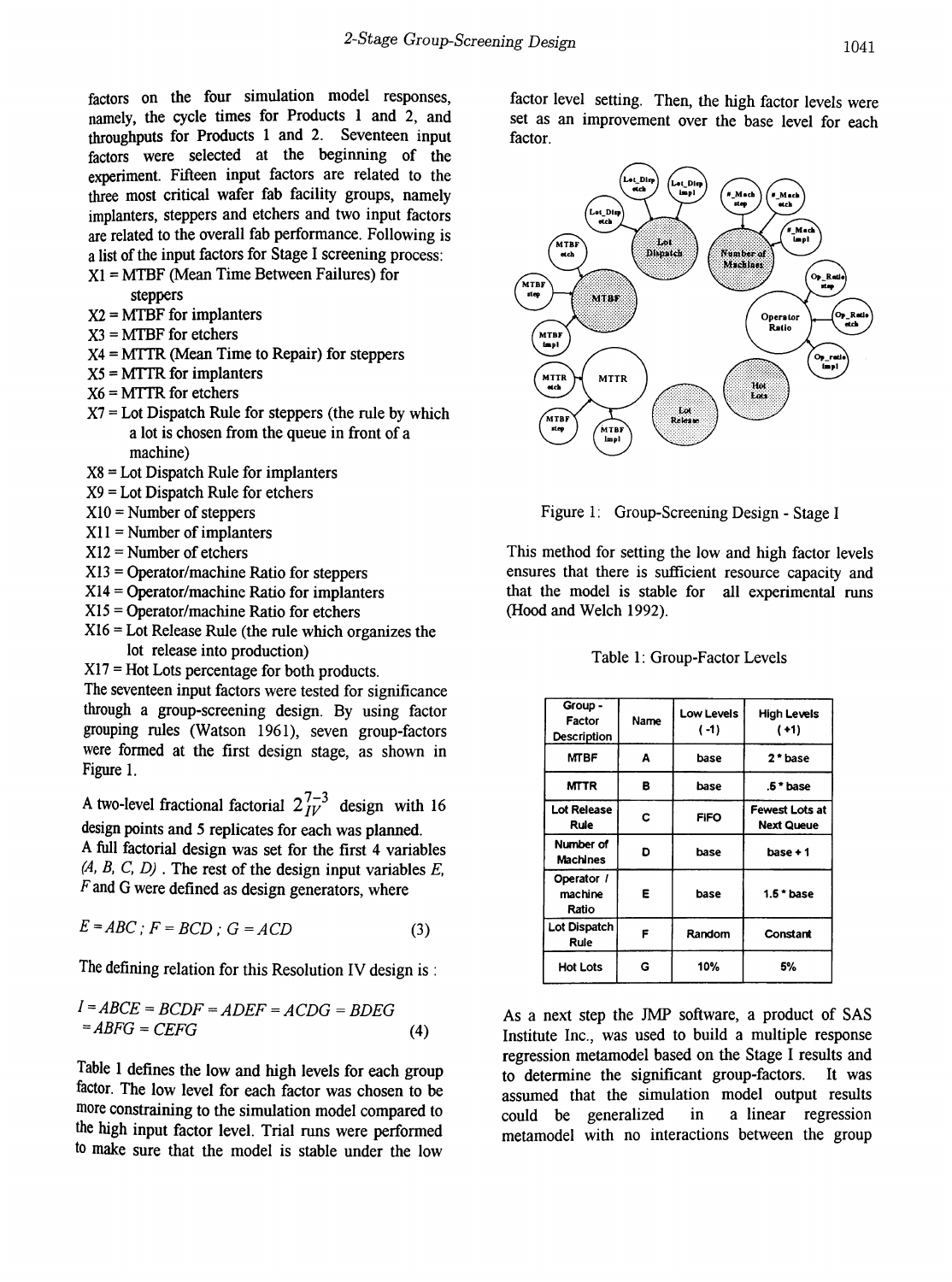screening factors and no quadratic terms. The qualitative nature of some of the input factors and the narrow range between the low and high factor levels for others, let us maintain the linearity assumption.

The *F-* test results appear in Table 2. All probability values  $p$  are less than  $0.05$ ; therefore, all four models are statistically significant. The regression coefficients for the four response variables were tested one at a time using *t* tests and are presented in Table 3. The shaded regression coefficients have *p* values of less than 0.05 and are considered statistically significant.

In conclusion, at the end of stage I of the groupscreening design, input group factors MTBF, Lot Dispatch Rule, Number of Machines, Lot Release Rule and Hot Lots were declared statistically significant for at least one of the four output responses. Therefore, these group factors were further investigated in Stage II of the experimental design. On the other hand, the MTfR and Operator-to-Machine Ratio group-factors were found insignificant with respect to all responses and were dropped from the next experimental stage.

| <b>Response Variable Source</b>                |                | d.f.    | Sum of<br>Squares Square | Mean    | F Ratio | Prob>F | <b>RSquare</b> |
|------------------------------------------------|----------------|---------|--------------------------|---------|---------|--------|----------------|
| <b>Cycle Time for</b><br>Product 1 (hrs)       | Model          | 7       | 21379.22 3054.17         |         | 7.86    | 0.0047 | 0.87           |
|                                                | Error<br>Total | 8<br>15 | 3108.655<br>24487.88     | 388.58  |         |        |                |
| <b>Cycle Time for</b><br>Product 2 (hrs)       | Model          | 7       | 17057.48                 | 2436.78 | 7.944   | 0.0045 | 0.87           |
|                                                | Error<br>Total | 8<br>15 | 2453.95<br>19511.43      | 306.74  |         |        |                |
| Throughput<br>Product 1 (wafers)               | Model          | 7       | 4407.69                  | 629.671 | 15.939  | 0.0004 | 0.93           |
|                                                | Error<br>Total | 8<br>15 | 316.04<br>4723.73        | 39.505  |         |        |                |
| <b>Throughput</b><br><b>Product 2 (wafers)</b> | Model          | 6       | 5270.347                 | 878.391 | 8.681   | 0.0025 | 0.85           |
|                                                | Error<br>Total | 9       | 910.67<br>6181.018       | 101.186 |         |        |                |

| Table 2: Least-Squares Analysis Table by Response Variable - Stage I |  |  |  |  |
|----------------------------------------------------------------------|--|--|--|--|
|----------------------------------------------------------------------|--|--|--|--|

|                                            |                  |                                     | <b>Input Factors</b> |             |             |                                       |                              |                                             |                               |           |  |  |
|--------------------------------------------|------------------|-------------------------------------|----------------------|-------------|-------------|---------------------------------------|------------------------------|---------------------------------------------|-------------------------------|-----------|--|--|
|                                            |                  |                                     | Intercept            | <b>MTBF</b> | <b>MTTR</b> | Lot<br><b>Dispatch</b><br><b>Rule</b> | Number of<br><b>Machines</b> | <b>Operator/</b><br><b>Machine</b><br>Ratio | Lot<br>Release<br><b>Rule</b> | Hot Lots  |  |  |
|                                            |                  |                                     |                      |             |             |                                       |                              |                                             |                               |           |  |  |
| <b>Response Variable</b>                   | Average<br>Value | <b>Standard</b><br><b>Deviation</b> | $\rho$               | $\beta$     | $\beta$ 2   | βЗ                                    | β4                           | β5                                          | βб                            | $\beta$ 7 |  |  |
| <b>Cycle Time for</b><br>Product 1 (hours) | 762.2            | 23.55                               | 762.24               | $+13.94$    | $-1.53$     | .14.23                                | $+12.63$                     | $-3.47$                                     | $-6.71$                       | $-4.8$    |  |  |
| <b>Cycle Time for</b><br>Product 2 (hours) | 698.4            | 21.31                               | 698.38               | $-19.05$    | $-2.99$     | $-11.01$                              | $-11.51$                     | $-0.74$                                     | $-5.56$                       | $-5.08$   |  |  |
| <b>Thruput for Product</b><br>1 (wafers)   | 1294.7           | 23.41                               | 1294.7               | 2.23        | $-0.59$     | <b>B.51</b>                           | $-0.59$                      | $-2.11$                                     | 3.67                          | 1.44      |  |  |
| <b>Thruput for Product</b><br>2 (wafers)   | 2183.8           | 26.45                               | 2183.8               | 2.08        | 0.29        | 3.2                                   | 5.91                         | 2.775                                       | 6.76                          | B.6       |  |  |

Table 3: Linear Regression Metamodel Coefficients - Stage I

Note: ........................;...,.I The shaded cells mark the significant Input factors regression coefficients.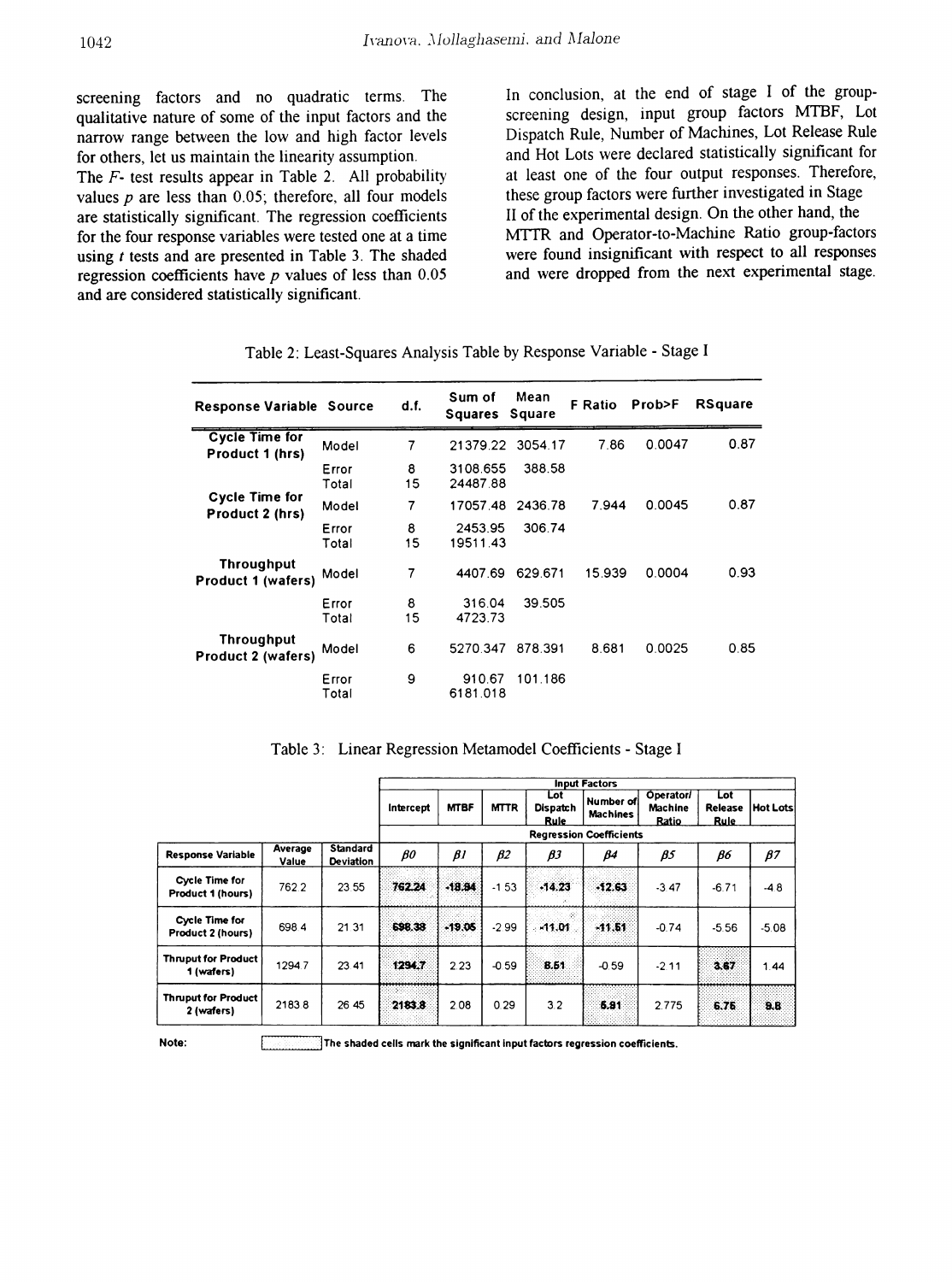### 4.2 Group-Screening Design - Stage II

In Stage II, the five significant group factors were separated into individual factors. The separation of the three significant group-factors (MTBF, Lot Dispatch Rule and number of machines) and the two single factors (Lot Release Rule and "hot lots") resulted in 11 individual input factors to be examined in the second stage of the experimental design, as follows:

#### $A = MTBF$  for steppers

- $B = MTBF$  for implanters
- $C = MTBF$  for etchers
- $D =$ Lot Dispatch Rule for steppers
- $E =$ Lot Dispatch Rule for implanters
- $F =$ Lot Dispatch Rule for etchers
- $G =$  Number of steppers
- $H =$  Number of implanters
- I = Number of etchers
- J = Lot Release Rule
- $K =$  Hot Lots percentage for both products.

To obtain a Resolution IV experimental design and to minimize the number of simulation runs, a Plackett-Burman design with 24 runs was performed at this stage. Each run was replicated 5 times. A total of 120

simulation runs were performed, equivalent to almost 120 hours of computer run time. As in Stage I of the experiment, the global *F-test* for the model adequacy indicated that all four models are significant (see Table 4). Table 5 displays the regression coefficients for all input factors, where the significant input factor coefficients are shaded. As shown in Table 5, the MTBF at etchers, the Lot Dispatch Rule at implanters and etchers, the number of machines at steppers and implanters, and the Lot Release Rule have significant positive effects on the two cycle time variables, (i.e. cycle times decrease when these factors are set at their high levels - see Table 1). The "hot lots" percentage does not have a significant effect on the average cycle time for the products, which could be expected. Although the "hot lots" cycle time decreases, the cycle time for the "regular" lots increases, therefore, the average product cycle time does not change. Factors which have significant influence on the throughput levels are the MTBF at implanters, Lot Dispatch Rule on the implanters and etchers, number of machines in the steppers, etchers and implanters groups, the Lot Release Rules and the percentage of Hot Lots.

Table 4: Least-Squares Analysis Table by Response Variable - Stage II

| Response<br>Variable                     | Source         | d.f.     | Sum of<br><b>Squares Square</b> | Mean    |       | F Ratio Prob>F | <b>RSquare</b> |
|------------------------------------------|----------------|----------|---------------------------------|---------|-------|----------------|----------------|
| <b>Cycle Time for</b><br>Product 1 (hrs) | Model          | 10       | 22229.76                        | 2222.98 | 11.49 | 5.0001         | 0.896          |
|                                          | Error<br>Total | 13<br>23 | 2514.34<br>24744.11             | 193.41  |       |                |                |
| Cycle Time for<br>Product 2 (hrs)        | Model          | 10       | 25557.18                        | 2555.72 | 11.23 | 5.0001         | 0.898          |
|                                          | Error<br>Total | 13<br>23 | 2958.51<br>28515.69             | 227.58  |       |                |                |
| <b>Throughput</b><br>Product 1 (wafers)  | Model          | 8        | 3362.83                         | 420.35  | 8.26  | 0.0003         | 0.815          |
|                                          | Error<br>Total | 15<br>23 | 763.49<br>4126.32               | 50.89   |       |                |                |
| Throughput<br>Product 2 (wafers)         | Model          | 12       | 17936.24                        | 1494.69 | 20.67 | 5.0001         | 0.957          |
|                                          | Error<br>Total | 11<br>23 | 795.54<br>18731.79              | 72.32   |       |                |                |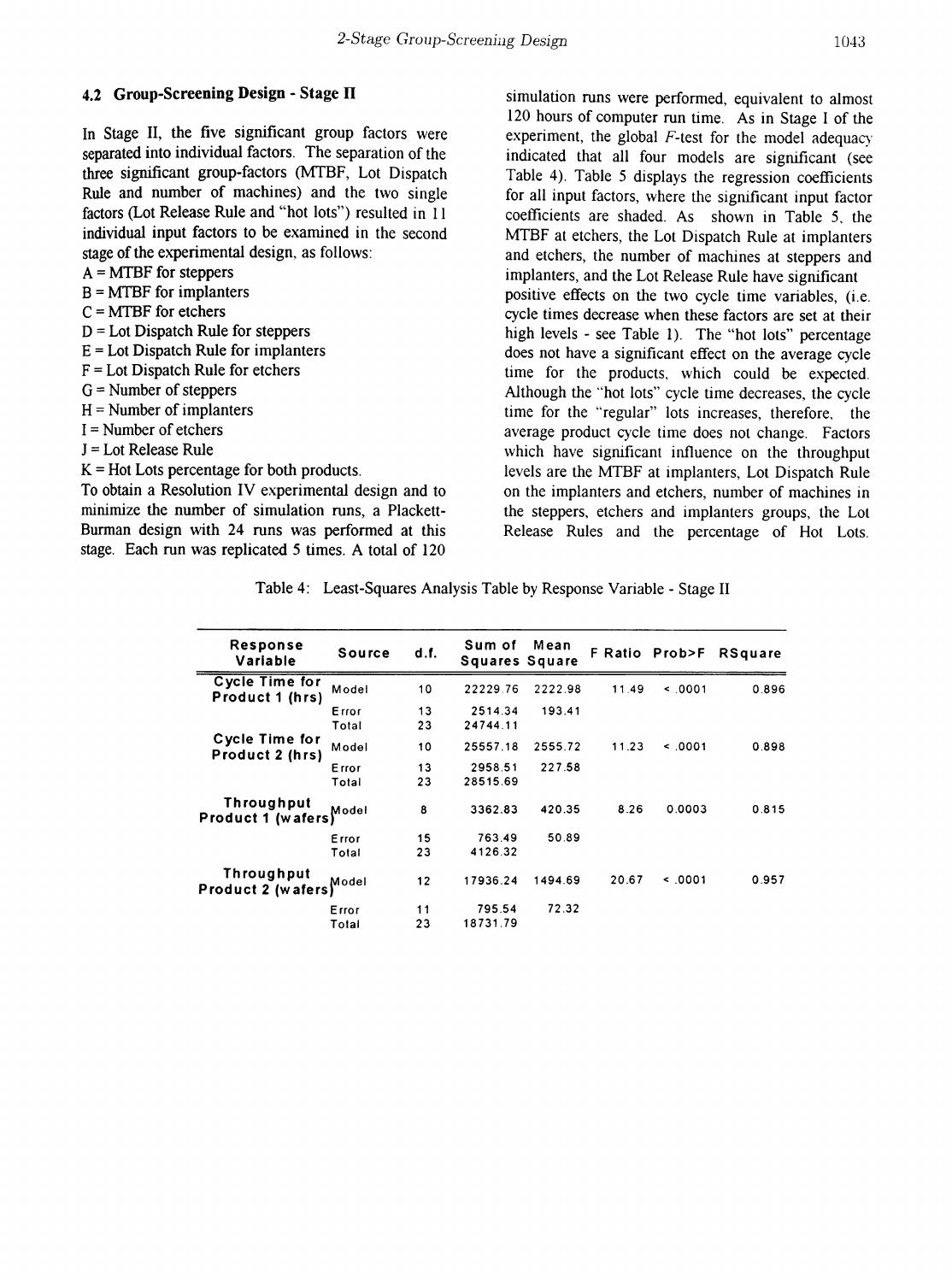|                                            |                  |                       | <b>Input Factors</b> |               |                     |               |                  |                                |                  |               |                |                                       |                |                 |
|--------------------------------------------|------------------|-----------------------|----------------------|---------------|---------------------|---------------|------------------|--------------------------------|------------------|---------------|----------------|---------------------------------------|----------------|-----------------|
|                                            |                  |                       | Intercept            | MTBF_<br>step | <b>MTBF</b><br>impl | MTBF_<br>etch | Lot<br>Disp_step | Lot<br>Disp_impl               | Lot<br>Disp_etch | Mach_<br>step | Mach_<br>impl. | Number Number Number<br>Mach_<br>etch | Lot<br>Release | <b>Hot Lots</b> |
|                                            |                  |                       |                      |               |                     |               |                  | <b>Regression Coefficients</b> |                  |               |                |                                       |                |                 |
| Response Variable                          | Average<br>Value | Standard<br>Deviation | $\rho$ o             | $\beta$       | β2                  | βЗ            | β4               | βS                             | β6               | В7            | β8             | β9                                    | B10            | $\beta$ 11      |
| <b>Cycle Time for</b><br>Product 1 (hours) | 747              | 26.2                  | 7G)                  | $-1.32$       | $-1.42$             | $-7.75$       | -7.04            | $-4.15$                        | $-5.29$          | -6.62         | akku:          | 3.13                                  | (118)          | $-5.56$         |
| Cycle Time for<br>Product 2 (hours)        | 684.1            | 22.1                  | 634.1                | 1.12          | $-2.81$             | $-6.72$       | $-9.73$          | $-0.7$                         | $-7.78$          | 31.52         | $-9.58$        | $-0.33$                               | 3.26           | $-3.46$         |
| Thruput for<br>Product 1 (wafers)          | 1289.2           | 27.11                 | 12.3.2               | 0.41          | 1.27                | $-2.23$       | $-0.28$          | 4.65                           | 327              | 0.56          | 1.72           | 5.02                                  | 234            | 0.81            |
| Thruput for<br>Product 2 (wafers)          | 2181.6           | 32.63                 | 288                  | $-0.49$       | 7.00                | 1.44          | $-2.08$          | 3.88                           | 10.46            | 5.02          | 3.37           | 457                                   | 4.44           | 8.62            |

Table 5: Linear Regression Metamodel Coefficients - Stage II

Note: l:::::;::::::::::::::::::::::::!The shaded ceJls mart< the significant Input factors regression coefficients.

Note that the decrease in the percentage of "hot lots" from 10% to 5% has a significant positive influence on the throughput of Product 2. The only factor which has no significance on any of the four response variables is the MTBF on steppers. The Lot Release Rule, on the other hand, has a significant influence on all four responses. A conclusion could be made that the higher the number of response variables, the harder it becomes to identify factors that are totally insignificant for all response variables.

# 5 CONCLUSIONS

A whole-line simulation model of an ASIC wafer fab was built and validated. This model is a flexible tool for capacity analysis of the semiconductor manufacturing facility. Additionally, a 2-stage groupscreening experiment was designed to study the interactions between the input factors and the multiple measures of performance. The experience with performing group-screening design on a simulation model with multiple responses leads us to believe that although group- screening design is efficient in cases with a large number of input factors and one response variable, it is not as efficient when multiple response variables are involved. At the end of stage I, only two out of the seven group-factors were declared insignificant which brings us back to the still considerable number of eleven individual factors at the second stage. Therefore, it could be concluded that the greater the number of response variables, the less efficient the group-screening design method becomes.

## REFERENCES

- Biles, William E. 1984. Design of Simulation Experiment. *Proceed. of the* 1984 *Winter Simulation Conference,* 99 - 104.
- Friedman, Linda Weiser. 1987. Design and Analysis of Multivariate Response Simulations: The State of the Art. *Behavioral Science:* 32, 138 - 148.
- Friedman, Linda Weiser. 1984. Multivariate Simulation Output Analysis: Past, Present and Future. *Proceed of the* 1984 *Winter Simulation Conference,* 277 - 279.
- Friedman, Linda Weiser. 1989. The Multivariate Metamodel in Queuing System Simulation. *Computers and Industrial Engineering:* 16, No. 2, 329 - 337.
- Hood, Sarah J. and Peter D. Welch. 1992. Experimental Design Issues in Simulation with Examples from Semiconductor Manufacturing. *Proceed. ofthe* 1992 *Winter Simulation Conference,* 255 - 313.
- Hood, Sarah J. and Peter D. Welch. 1990. The Application of Experimental Design to the Analysis of Semiconductor Manufacturing Lines. *Proceed. of the 1990 Winter Simulation Conference,* 303 - 309.
- Kleijnen, Jack P. C. 1979. Regression Metamodels for Generalizing Simulation Results. *IEEE Trans. on Systems, Man, and Cybernetics:* 9, No.2, 93 - 96.
- Kleijnen, Jack P. C. 1978 *Statistical Tools for Simulation Practitioners,* Marcel Dekker Inc.
- Li, C. H. 1962. A Sequential Method for Screening Experimental Variables. *Journal of American Statistical Association:* 57, 455 - 477.